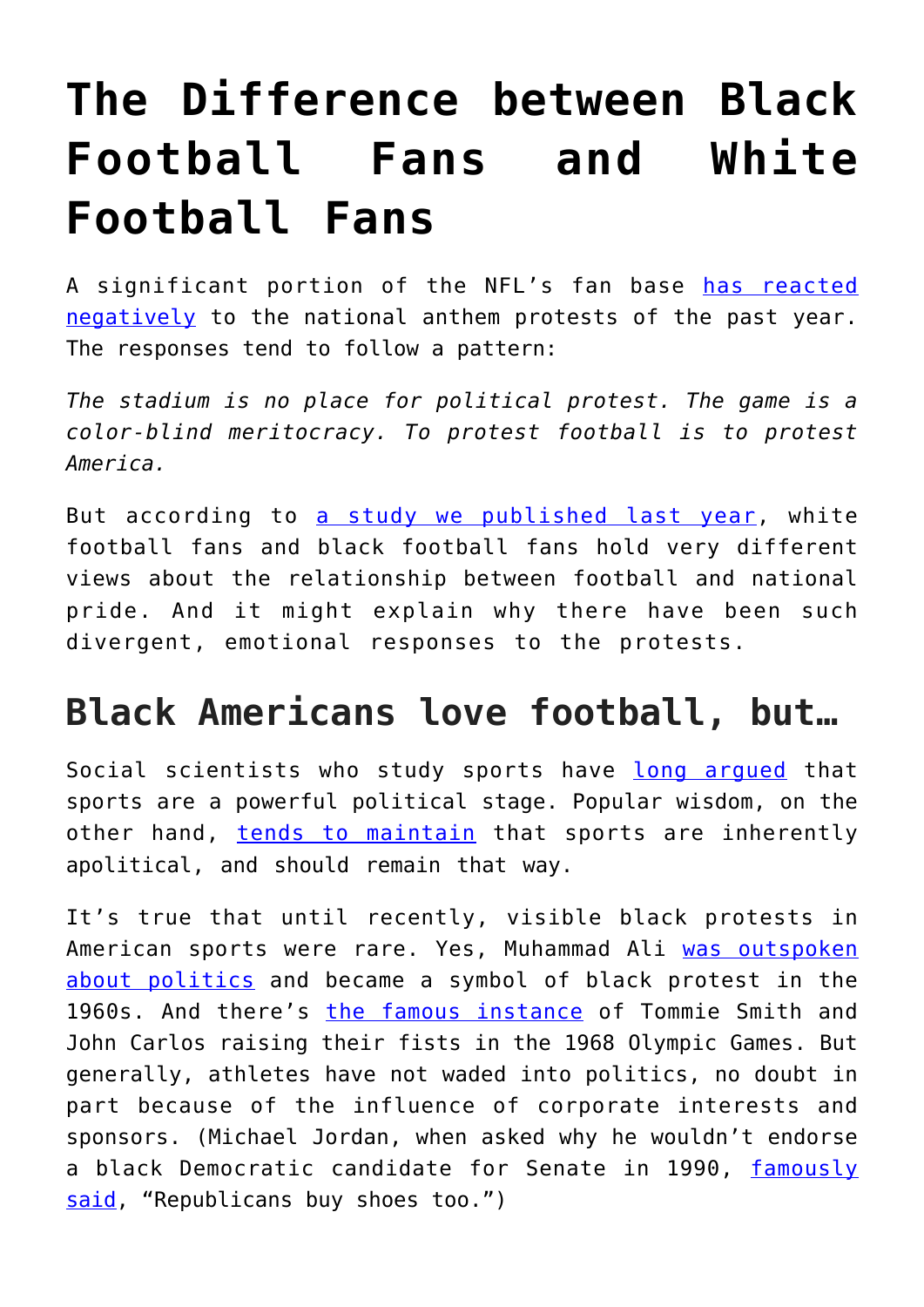So for many white fans, the racial issues addressed by the protests upend what they see as the innocent, colorless patriotism of football.

But for black fans, feelings of alienation toward the imposed patriotism in NFL games have been stewing for a while. And it may be that black athletes finally decided to respond to the attitudes of their black fans.

In our study, we aggregated 75 opinion polls between 1981 and 2014, and compared the relationship between national pride and football fandom among white and black Americans.

We found that since the early 1980s, national pride has been in decline among American men and women of all races. But among black men, this decline has been especially sharp. At the same time, it's also been accompanied by a marked increase in their interest in the NFL.

We suspect that this inverse relationship isn't coincidental.

## **Which Americans do patriotic displays speak to?**

For decades, the league and broadcasting networks [have](http://journals.sagepub.com/doi/pdf/10.1177/0193723508319715) [conflated football with patriotism](http://journals.sagepub.com/doi/pdf/10.1177/0193723508319715). Massive American flags get spread across the field before the game, celebrities sing highly produced renditions of the national anthem, military jets streak across the skies and teams routinely honor veterans and active service members.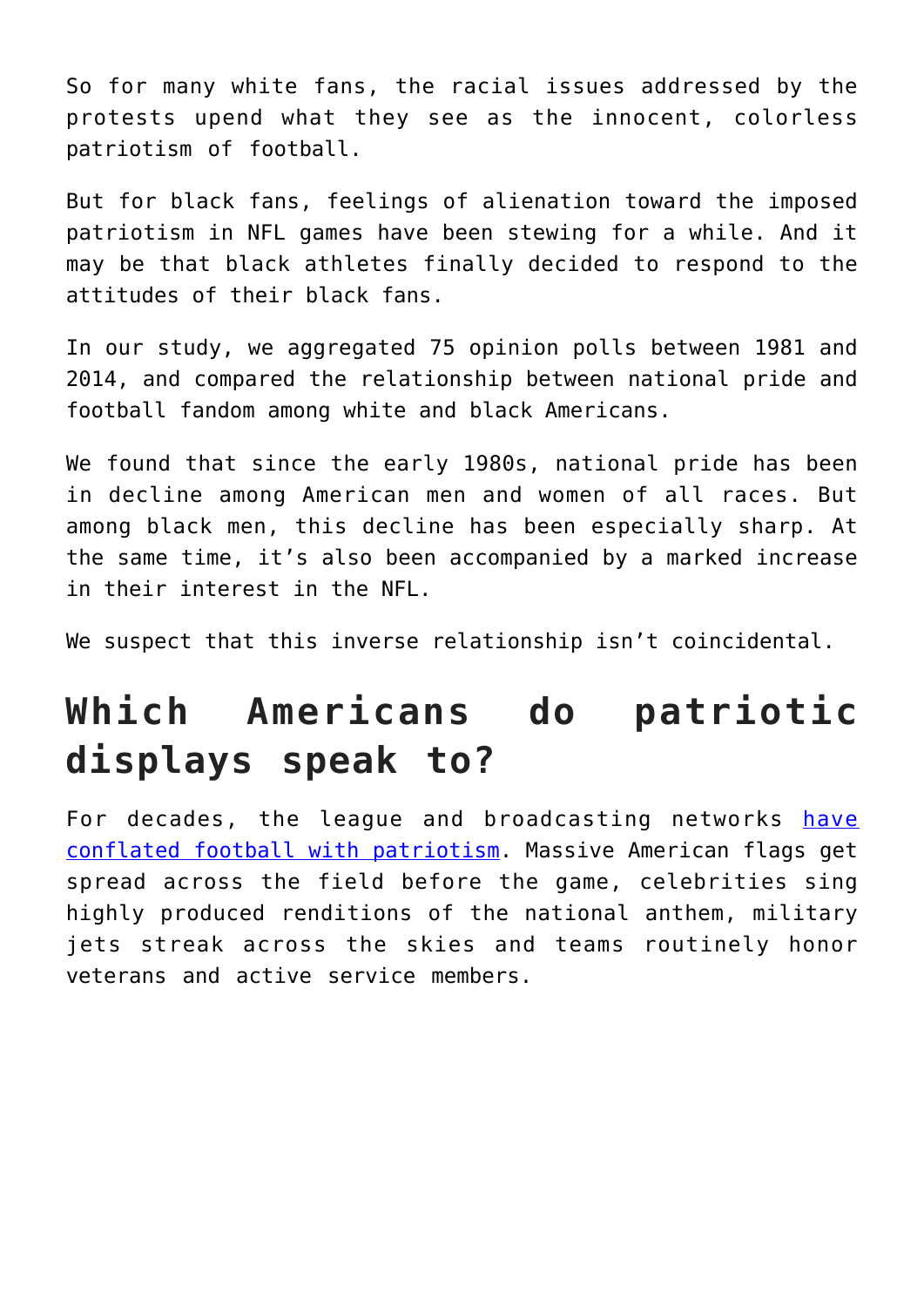

Fighter jets do a flyover and military personnel hold a giant American flag before an NFL game between the Philadelphia Eagles and the Baltimore Ravens. [Mel Evans/AP Photo](http://www.apimages.com/metadata/Index/Ravens-Eagles-Football/105f92a2cbc04ff4bc685419399f0b51/7/0)

Networks air segments about the players' lives and team histories that emphasize racial integration and national unity. They also promote the narrative that hard work and following the rules lead to success on the field – the crux of the American Dream.

Many football fans might embrace these displays, which reinforce their beliefs and reflect their view of the country as a [colorblind](https://www.mediaite.com/online/poll-majority-of-whites-see-america-as-colorblind-nearly-80-of-african-americans-do-not/) [meritocracy.](http://www.huffingtonpost.com/howard-steven-friedman/americas-incomplete-thoug_b_1696282.html)

Indeed, our study did show that enthusiasm for football and national pride are interrelated.

But the nature of this relationship depends on your race.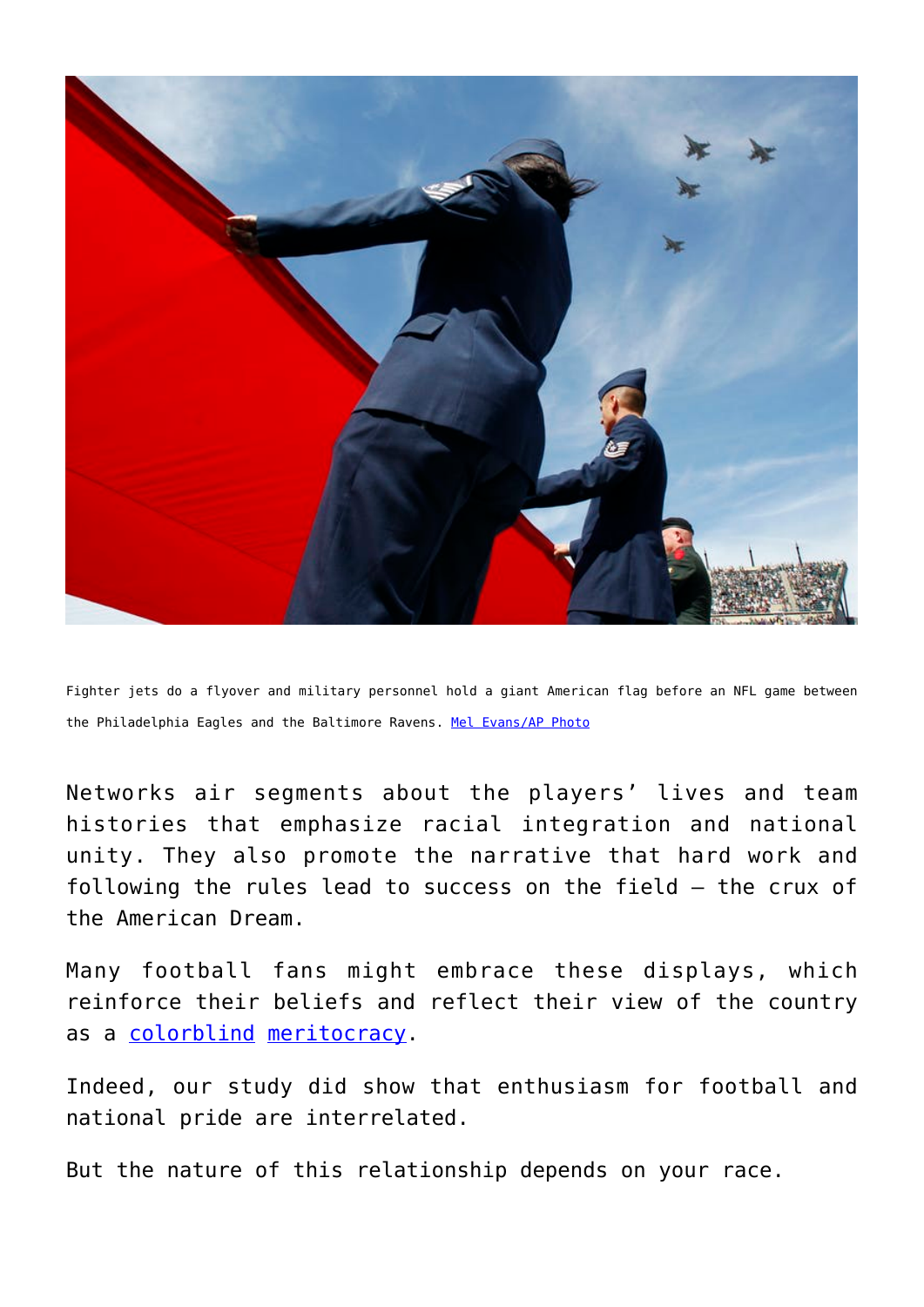Only among white Americans did we find a positive association between football fandom and national pride: Football fans were much more likely to express high levels of national pride than white Americans who weren't football fans. Among African-Americans, on the other hand, there was a negative association. This suggests that when black fans watch their favorite team play, it's a very different type of experience.

And this was happening long before Colin Kaepernick decided to take a knee.

## **Black identity and American identity**

W.E.B Du Bois once observed th[a](https://books.google.com/books/about/The_Souls_of_Black_Folk.html?id=lTXYAAAAMAAJ&printsec=frontcover&source=kp_read_button#v=onepage&q&f=false)t for black Americans, a [fundamental tension exists](https://books.google.com/books/about/The_Souls_of_Black_Folk.html?id=lTXYAAAAMAAJ&printsec=frontcover&source=kp_read_button#v=onepage&q&f=false) between their American identities and their black identities. We now know [from other studies](https://books.google.com/books?id=A2SXphY-DvIC&printsec=frontcover&source=gbs_ge_summary_r&cad=0#v=onepage&q&f=false) that African-Americans tend to see themselves as less "typically American" than other races. Meanwhile, among white Americans there's a common tendency [to link American national](https://www.researchgate.net/profile/Thierry_Devos/publication/7994359_America_White/links/0912f4fa17cfc9118e000000/America-White.pdf(3):447.) [identity with whiteness](https://www.researchgate.net/profile/Thierry_Devos/publication/7994359_America_White/links/0912f4fa17cfc9118e000000/America-White.pdf(3):447.).

It could be that the symbols of American national pride – so visible during football games – give white fans the chance to unite their national pride with their fandom. To them, the fact that African-Americans make up between [65 and 69 percent](http://www.celticcreek.org/images/nflreport.pdf) of all NFL players is simply part of the country's ethos of "inclusion."

But for black fans, the overrepresentation of African-American athletes might mean something else. Football broadcasts can create highly visible opportunities to express black prowess, pride and resistance. At the same time, watching wildly successful black players on the football field might sharpen the contrast of [racial injustice off the field](https://books.google.com/books?id=QQglDwAAQBAJ&lpg=PP1&dq=racial%20discrimination%20in%20America&pg=PP1#v=onepage&q&f=false).

Meanwhile, [studies have shown](http://www.jstor.org/stable/2749514?seq=1#p5age_scan_tab_contents) that the more black Americans